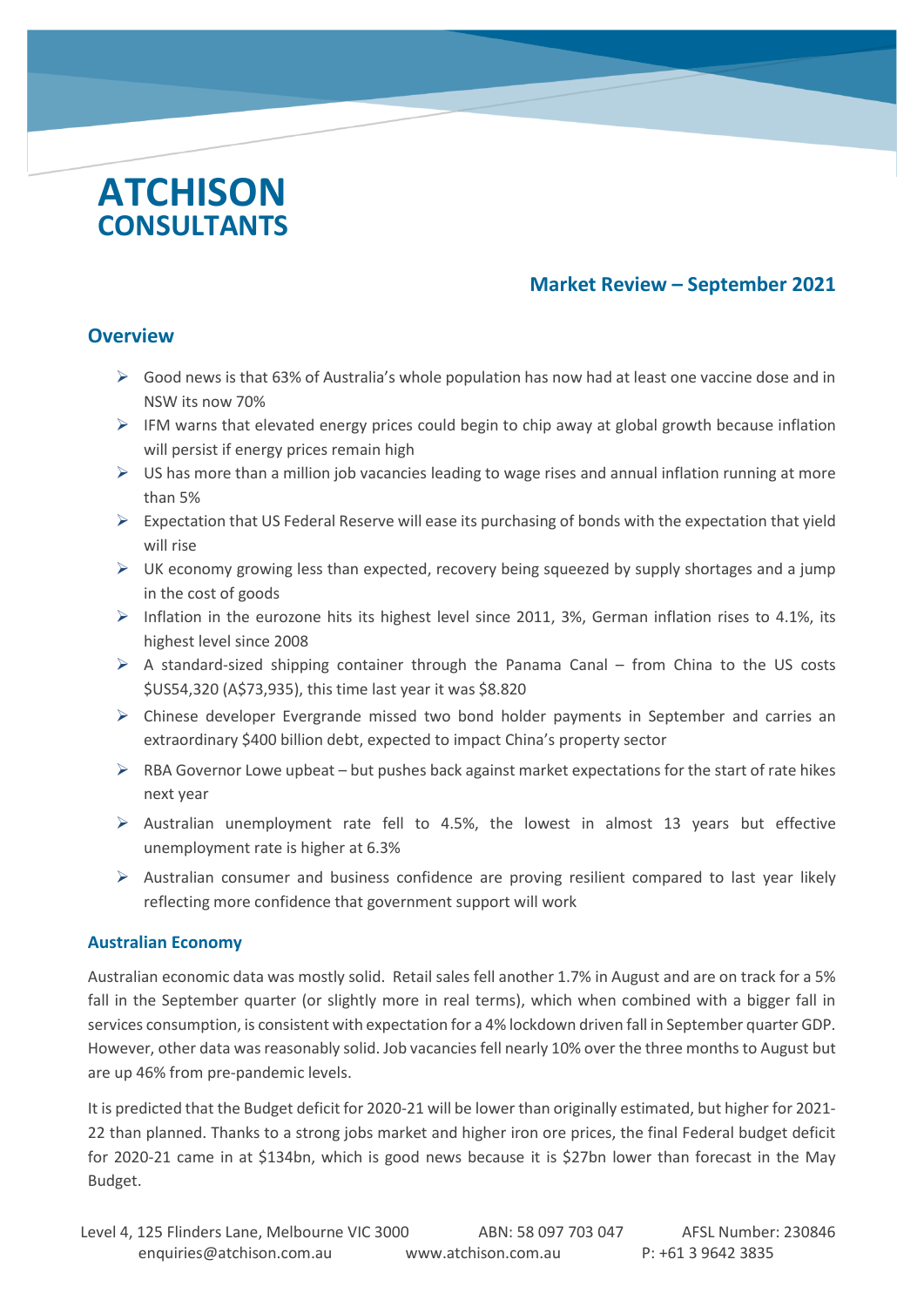The deficit this financial year could come in at \$120bn or more, which would be above the \$107bn deficit projected in the May Budget.

Home building approvals rose over the quarter and while they are well down from their HomeBuilder subsidy high point, they remain historically high and point to solid home building for the remainder of this year.

Credit growth was stronger than expected, with annualised growth in housing credit remaining above 7%. While housing finance fell 4.3% in August with owner occupier finance down but investor finance up, this is consistent with the slowdown in sales in lockdown- likely to rebound once lockdowns end. Housing finance remains near record highs, pointing to continued solid credit growth. Meanwhile first home buyers are continuing to lose out again, relative to investors. National average dwelling prices rose another 1.5% in September, leaving them up 20.3% on a year ago, which is their fastest annual pace since 1989.

Houses prices across Australia surged 20.3% in the past year, the fastest growth in more than three decades. Sydney house prices have surged 28.9% in the past 12 months to a median price of \$1.31 million. Hobart is leading the charge at 26.8%, followed by Canberra at 24.4% and Darwin at 20.2%. Brisbane, Adelaide, and Perth notched 19.9%, 19.1% and 18.1% respectively. The average owner-occupier loan in NSW rose to a record high in August with the average owner-occupier loan in NSW being \$732,000 and \$599,000 in Victoria.

#### **Global Economy**

**US**: The third quarter of 2021 is likely to go down as one for investors to largely forget. Not because markets were particularly bad, but because not much changed between the start and the end of the period.

Mostly strong US activity data, put a breather for the US Federal Reserve on inflation. Retail sales rebounded, regional business conditions and small business confidence rose as did industrial production. CPI inflation came in weaker than expected in August as price increases in reopening sectors reversed putting paid to a September taper announcement. However, tapering is still on track for later this year as supply bottlenecks remain, price components in business surveys remain very high and median inflation has been edging up.

US economic data was mostly strong. September's services ISM surprisingly rose to 61.9. US payrolls only rose by 194,000 in September but the details in the jobs report were solid with private payrolls up by 317,000, previous months revised up by 169,000, household employment up by 526,000, unemployment down to 4.8%, permanent unemployment down and private hours worked up by 0.8%.

What is more the ending of enhanced unemployment benefits and falling new COVID-19 cases point to an increased workforce ahead and business and consumer surveys continue to indicate a strong jobs market. So, on balance the US Fed is likely to regard this as meeting US Federal Reserve Chair Powell's "reasonably good" employment report test and so the Fed is still likely to proceed with its tapering program commencing in November.

**UK and Europe**: Latest figures from the UK Office for National Statistics (ONS) showed that the UK economic rebound has stalled. Newly released July data indicated that output grew by 0.1% compared to June and lower than the 0.6% forecasted by economists. Consumers generally spent less, and the construction sector contracted, for the fourth consecutive month, due to a shortage of raw materials. However, rises in IT, financial services, outdoor events and a large expansion in mining and quarrying stopped the economy from shrinking.

UK unemployment fell to 4.6% in the three months to July, whilst the number of job vacancies was above 1m for the first time on record. Inflation in August jumped to 3.2% which is the highest level since 2012. The main drivers of the increase were food, transport, recreation, furniture, and restaurant prices.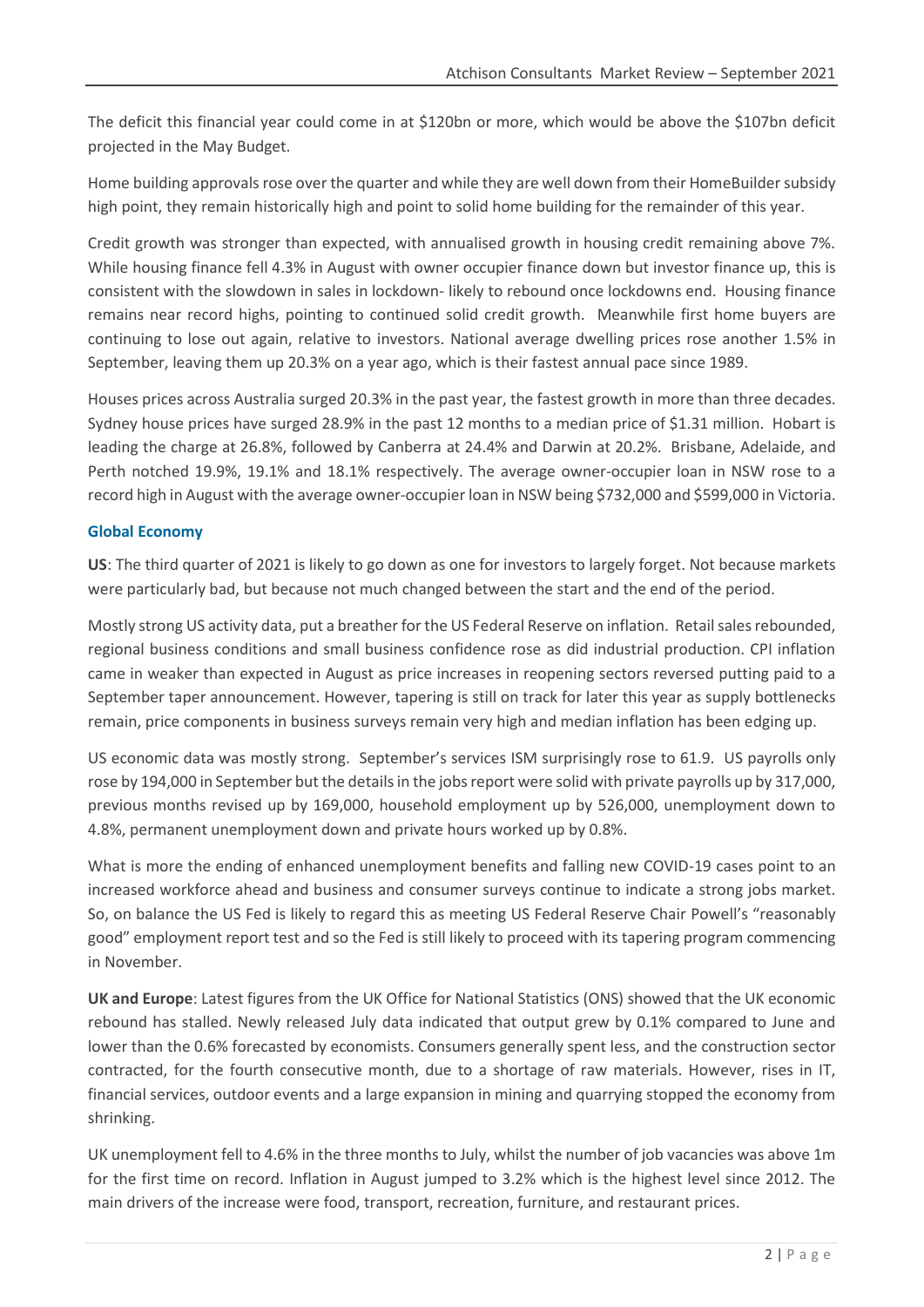Economists expect inflation to remain high this year, with gas and electricity prices rising in the autumn because of wholesale price increases. This coupled with value added tax going back up, has led to some economists predicting inflation will breach 4% over the winter.

Eurozone consumer activity returned to pre-pandemic levels. Shopping, eating out, travel and cinema visits all increased in a sign of returning consumer confidence across the eurozone. Some of the rebound is due to children returning to school and workers back in offices. This is reflected in use of airports and domestic public transport in the eurozone, which both reached their highest level since the start of the pandemic in early 2020.

German inflation hit 4.1% in September, an increase of 0.7% from August and its highest level for 29 years. In Spain, inflation hit a 13-year-high of 4% and French inflation data showed a decade-high of 2.7%. This has led to increasing debates about whether the surge in prices is temporary or structural, with the European Central Bank now slowing down the pace of net asset purchases under its pandemic emergency purchase program.

**Emerging Markets & Asia**: Emerging Markets have underperformed developed markets equities in 2021. China accounts for the bulk of the underperformance, whose stock market fell over 18% during the quarter. Confidence in the Chinese stock market has been knocked by the news surrounding Evergrande – one of China's largest property developers. It is struggling to pay interest due on its mammoth \$300bn debt and many investors are wary of the potential for the company to collapse and the knock-on impact that could have. These worries also spilled over into the broader Asia Pacific and emerging markets, which also declined.

The Evergrande situation is expected to impact China's property sector, with further potential risk in the banking sector. There has been a material negative impact on homebuyer sentiment, with concerns surrounding developers' capacity to complete projects. This resulted in a sell-off of developer bonds. Risks exist for the banking sector should Evergrande liquidate.

In EMEA, Russia and Saudi Arabia were up on rising energy prices. Brent Crude oil rose above US\$80 per barrel in September owing to a large supply-demand deficit as global demand continues to recover faster than expected. Additionally, the improvement in Russian fiscal balances should reduce the risks of further tax hikes in 2022-2023. South Africa fell -4.8% despite activity rebounding in recent weeks. In Latin America, Brazil declined -13.0% on the back of a convoluted political scenario, double-digit inflation and risks stemming from China impacting commodities.

**In conclusion**: The global economic recovery remains in full swing, though its pace is set to moderate in the second half of the year as the major economies move past (sequential) peak growth. Overall, there appears to be a positive economic outlook, despite new uncertainties around the path to normalisation created by the rapid spread of the Delta variant. In addition, the global economy is facing increasing headwinds from supply chain disruptions. However, it is expected that these headwinds are mostly transitory and will eventually abate without derailing the economic recovery in advanced economies.

#### **Currencies**

The USD continued to grow stronger against the AUD. This was due to a combination of stronger economic conditions overseas, the continued impact of lockdowns, as well as weaker Chinese data leading to further fall in commodities such as iron ore. The AUD/USD rate closed at 72.27 US cents, a -1.2% depreciation against USD.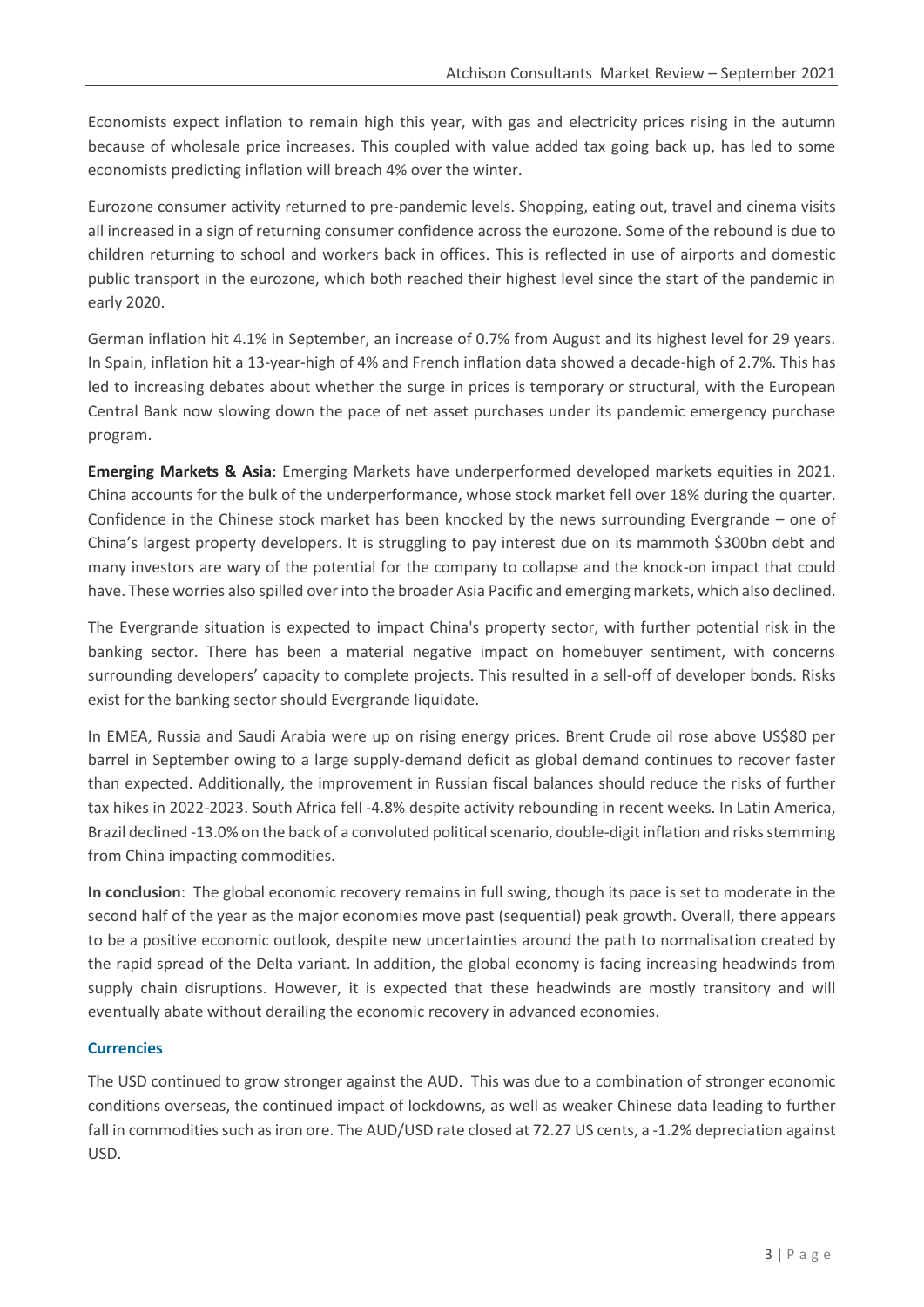## **Commodities**

Brent Oil prices rose \$6/bbl to \$79/bbl, overcoming considerable headwinds such as COVID-19 Delta strain concerns. Iron ore prices collapsed from \$US247/Mt to \$US110\$/ Mt, off the back of slowing China crude steel demand, down ~3% m/m. Interestingly, Gold prices saw a material drop, falling by \$72/oz to \$1,742/oz. This could be driven by a strengthening US Dollar, which could make Gold less attractive investment for global buyers and undercut demand.

| <b>Sector</b>                                      | 1 Month<br>%          | <b>3 Months</b><br>% | 1 Year<br>% | <b>3 Years</b><br>% pa | <b>5 Years</b><br>% pa |
|----------------------------------------------------|-----------------------|----------------------|-------------|------------------------|------------------------|
| <b>Australian Shares</b>                           | $-1.9$                | 1.7                  | 30.6        | 9.7                    | 10.4                   |
| <b>Australian Shares Small Cap</b>                 | $-2.1$                | 3.4                  | 30.4        | 9.4                    | 10.2                   |
| <b>International Shares Ex-Aus</b><br>(Unhedged)   | $-3.0$                | 3.9                  | 27.8        | 13.2                   | 15.1                   |
| <b>International Shares Ex-Aus</b><br>(Hedged)     | $-3.7$                | 0.6                  | 28.3        | 11.6                   | 13.4                   |
| <b>Emerging Markets (Hedged)</b>                   | $-2.8$                | $-6.6$               | 17.2        | 9.8                    | 10.8                   |
| <b>Emerging Markets (Unhedged)</b>                 | $-2.8$                | $-4.4$               | 17.7        | 9.0                    | 10.9                   |
| <b>Australian Listed Property</b>                  | $-2.2$                | 4.2                  | 29.9        | 8.6                    | 7.1                    |
| <b>International Listed Property</b><br>(Unhedged) | $-1.3$                | 2.1                  | 25.2        | 1.5                    | 2.8                    |
| <b>Australian Direct Property</b>                  | 1.5                   | 2.2                  | 6.4         | 4.2                    | 7.7                    |
| <b>Australian Fixed Interest</b>                   | $-1.5$                | 0.3                  | $-1.5$      | 4.1                    | 3.1                    |
| <b>International Fixed Interest</b><br>(Hedged)    | $-0.6$                | 3.0                  | $-1.7$      | 4.3                    | 3.2                    |
| Cash (BAUBIL)                                      | 0.0                   | 0.0                  | 0.0         | 0.8                    | 1.2                    |
|                                                    | Change over the month |                      |             |                        |                        |
| Australian Govt. 10 yr Bond Yield                  | 1.28                  | $+36$ bps            |             |                        |                        |
| AUD/USD                                            | \$0.72                | $-50.01$             |             |                        |                        |

### *Table 1: Market Performance – Periods to 30 September 2021*

## **Australian Shares (S&P/ASX 200 Accumulation Index)**

The S&P/ASX 200 returned -1.9% for the month but still managed to grow +1.7% for the quarter.

On the back of rising inflation, the cyclical Energy (+16.7%), Utilities (+2.5%), and Financials (+1.6%) sectors outperformed in Australia. The sectors which underperformed the most were the Materials sector (-9.3%), Health Care (-4.9%) and Information Technology (-3.9%).

Base and battery metals rose the most emanating from the electrification and decarbonisation metals sector such as Lithium Carbonate, Lithium Spodumene and Cobalt. The demand for these metals on the back of electric vehicle and battery developments may maintain the Australian metals super-cycle going into the future.

The index finished trading at a P/BV of 2.4x and a P/E Ratio of 17.9x and equity yield (dividend) of 3.3%.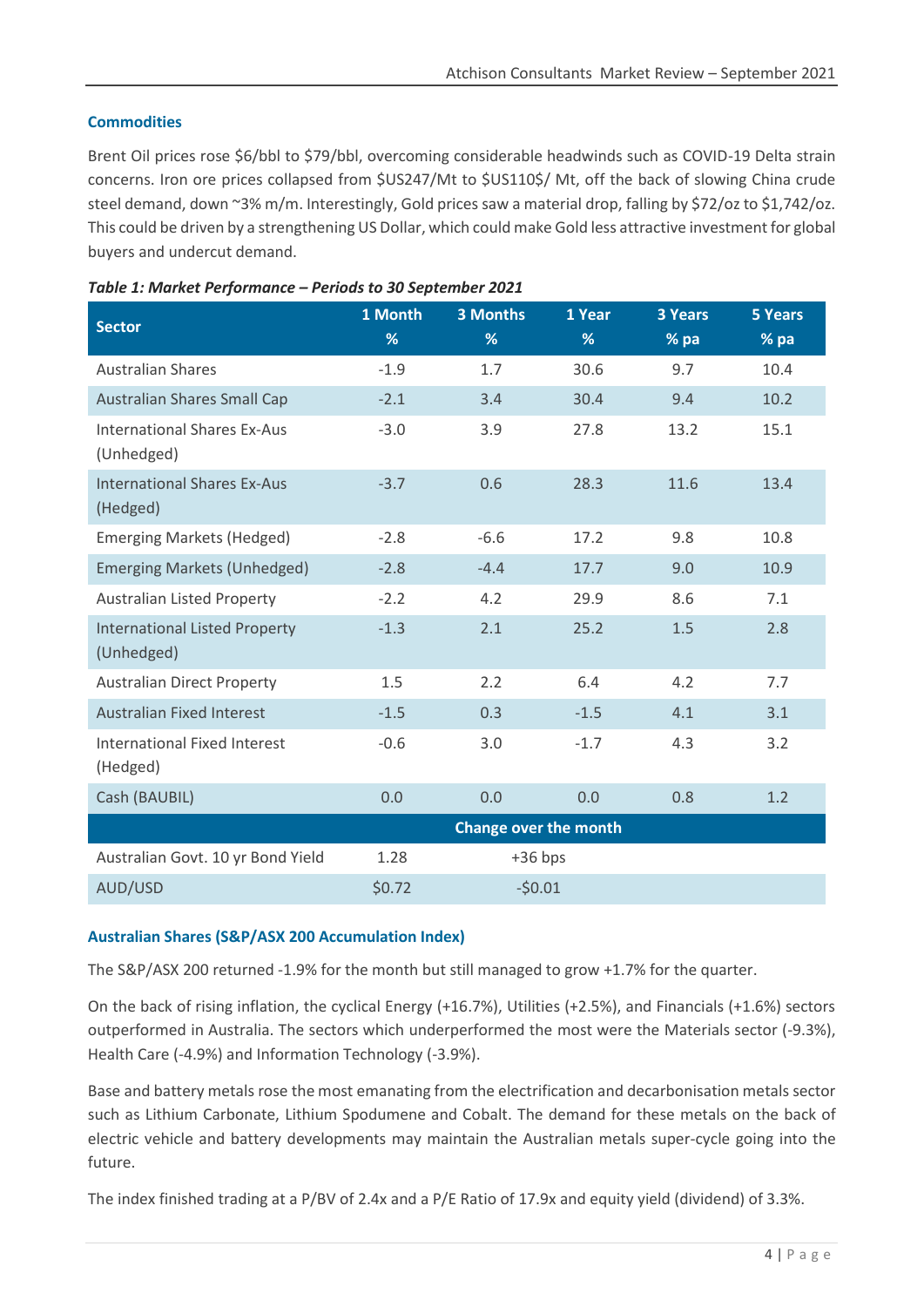The S&P/ASX 200 VIX was at 12.6. A volatility index at relatively high levels generally implies a market expectation of very large changes in the S&P/ASX 200 over the next 30 days, while a relatively low volatility index value generally implies a market expectation of very little change.

#### **Australian Shares Small Cap (S&P/ASX Small Ordinaries Index)**

The Small Ords Accumulation Index dropped -2.1% for the month and up +3.4% for the quarter.

A confluence of factors during the quarter lead to increased volatility and selling pressure in global equity markets. Stocks that lead the index were Predictive Recovery, Atomo Diagnostics, Liontown Resources and Mad Paws. Stocks that underperformed included Global Health and Lumos Diagnostics.

Trailing P/E Ratio was at 15.5x at the end of the month, P/BV is at 2.2x and equity yield (dividend) of 2.1%.

# **International Shares (MSCI World ex Australia Index, Net AUD and the MSCI World ex Australia Index, Net LCL)**

The MSCI World ex Australia Index (Unhedged) -3.0% for September whilst the MSCI World ex Australia Index (Hedged) returned -3.7%. Over the quarter the unhedged index returned +3.9% against the hedged +0.6%.

Global equities retreated in the month of September largely driven by news that large Chinese property developer Evergrande could default on its outstanding debt, as well as concerns on whether US Congress would be passing a bill to raise its current debt ceiling.

The index finished trading at a P/BV of 3.1x and a P/E Ratio of 21.3x and equity yield (dividend) of 1.7%.

**US market**: For the month of September the US S&P500 Index was down -3.6%, the Nasdaq returned -4.6% and the Russell 1000 -4.7%.

Strong earnings had lifted US stocks in the run up to August, when the US Federal Reserve (Fed) seemed to strike a dovish tone, confirming its hesitance to tighten policy too fast. However, growth and inflation concern late in the quarter meant US equities retraced their steps in September.

The US Fed stated in September that tapering of quantitative easing (i.e., a slowdown in the pace of asset purchases) will be announced at the November meeting, as expected, and will finish by mid-2022. Meanwhile, the fed funds rate projections now show a faster rate hiking schedule than they did in June. The median rate expectation for 2023 moved up to three hikes from two in June, with three additional hikes in 2024. Fed officials were evenly split 9-9 on a rate hike in 2022.

On a sector basis, financials and utilities outperformed. At the other end of the spectrum, industrials and materials struggled, although September's sell-off hit almost all sectors. Energy was an exception, rising as supply constraints drove prices to highs – particularly Brent crude.

**UK market**: UK equities rose over Q3 with the market driven by a variety of factors. While there were some clear sector winners (such as energy on the back of a recovery in crude oil prices) the difference between the best and worst-performing stocks, or dispersion, was quite marked. Within consumer staples, for instance, some of the more highly valued consumer goods companies performed poorly, while the more-lowly valued grocery retailers performed well.

Merger & Acquisition (M&A) activity remained an important theme. The period began with a recommended counteroffer for Wm Morrison Supermarkets and bid activity was seen across a variety of areas. Gaming remained an area of interest, with a proposal from US sports betting group DraftKings to acquire Entain. Within industrials there was headline-grabbing bid for aerospace and defence equipment supplier Meggitt.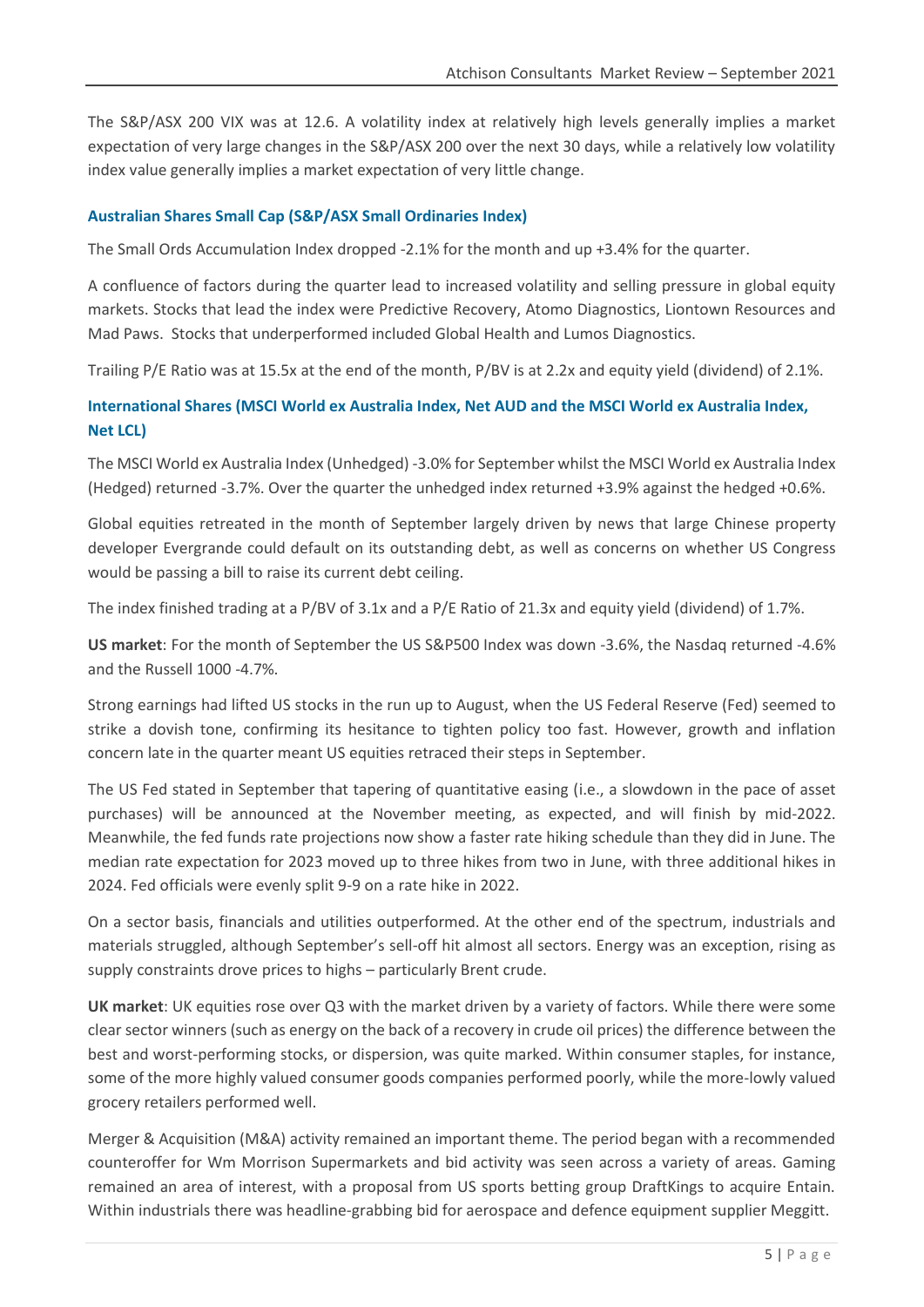Small and mid-cap (SMID) equities suffered in line with higher growth areas of the market more generally in September but performed very well over the quarter. SMID caps remained a sweet spot for M&A activity and made a useful contribution to overall market returns.

**European markets**: Eurozone equities were flat in Q3. The energy sector was one of the strongest performers, as was information technology with semiconductor-related stocks seeing a robust advance. Consumer discretionary stocks were among the weakest for the quarter, with luxury goods companies under pressure amid suggestions that China could seek greater wealth redistribution, which could hit demand.

The quarter had started with gains amid a positive Q2 earnings season and ongoing economic recovery from the pandemic. The Delta variant of Covid-19 continued to spread but most large eurozone countries have now fully vaccinated around 75% of their population against the virus, enabling many restrictions on travel and other activities to be lifted.

However, as the period progressed, worries emerged over inflation due to supply chain bottlenecks and rising energy prices. Annual inflation in the eurozone was estimated at 3.4% in September, up from 3.0% in August and 2.2% in July. The European Central Bank said that it would tolerate any moderate and transitory overshoot of its 2.0% inflation target.

**Japanese market:** The Japanese equity market traded in a range through July and August before rising in September to record a total return of 5.2% for the quarter. The yen showed little trend against the US dollar for most of the period before weakening at the very end of September to reach its lowest level since the start of the pandemic in early 2020.

Throughout the pandemic, Japan has consistently seen a lower infection rate than most developed countries but faced a much more serious test during early summer as infections picked up rapidly. Public opposition towards the government's approach ratcheted up again and the approval rate for the Suga cabinet fell to the lowest levels seen since he took office in September 2020.

**Asian (ex-Japan) markets**: Asia ex Japan equities recorded a sharply negative return in the third quarter, largely driven by a significant sell off in China. This was partially due to concerns over the ability of property group Evergrande to service its debts. The Evergrande situation sparked global investor concerns over potential spill over risks.

Market concerns over inflation and the outlook for interest rates also dampened investor confidence during the quarter. China was the worst-performing index market, with sentiment towards the country also weakened by the government's regulatory crackdown affecting the education and technology sectors. Power outages in China and the rationing of energy also spooked investors, hurting production of key commodities. The downside risks in China have significantly increased against a backdrop of slowing economic activity and concerns that recent regulatory policies will further weigh on growth.

Pakistan was also sharply weaker as ongoing political upheaval in neighbouring Afghanistan weakened investor sentiment towards the country, with fears that violence and unrest could spill over into Pakistan. Hong Kong and South Korea followed China lower, with both markets sharply lower as market jitters over China spilled out into the wider region.

India was the best-performing index market during the quarter and achieved a strongly positive performance as accommodative monetary policy and the easing of Covid-19 restrictions boosted investor sentiment. Indonesia also achieved a positive return. Singapore was almost unchanged, while declines in Taiwan and the Philippines were modest compared with the falls seen in other index markets.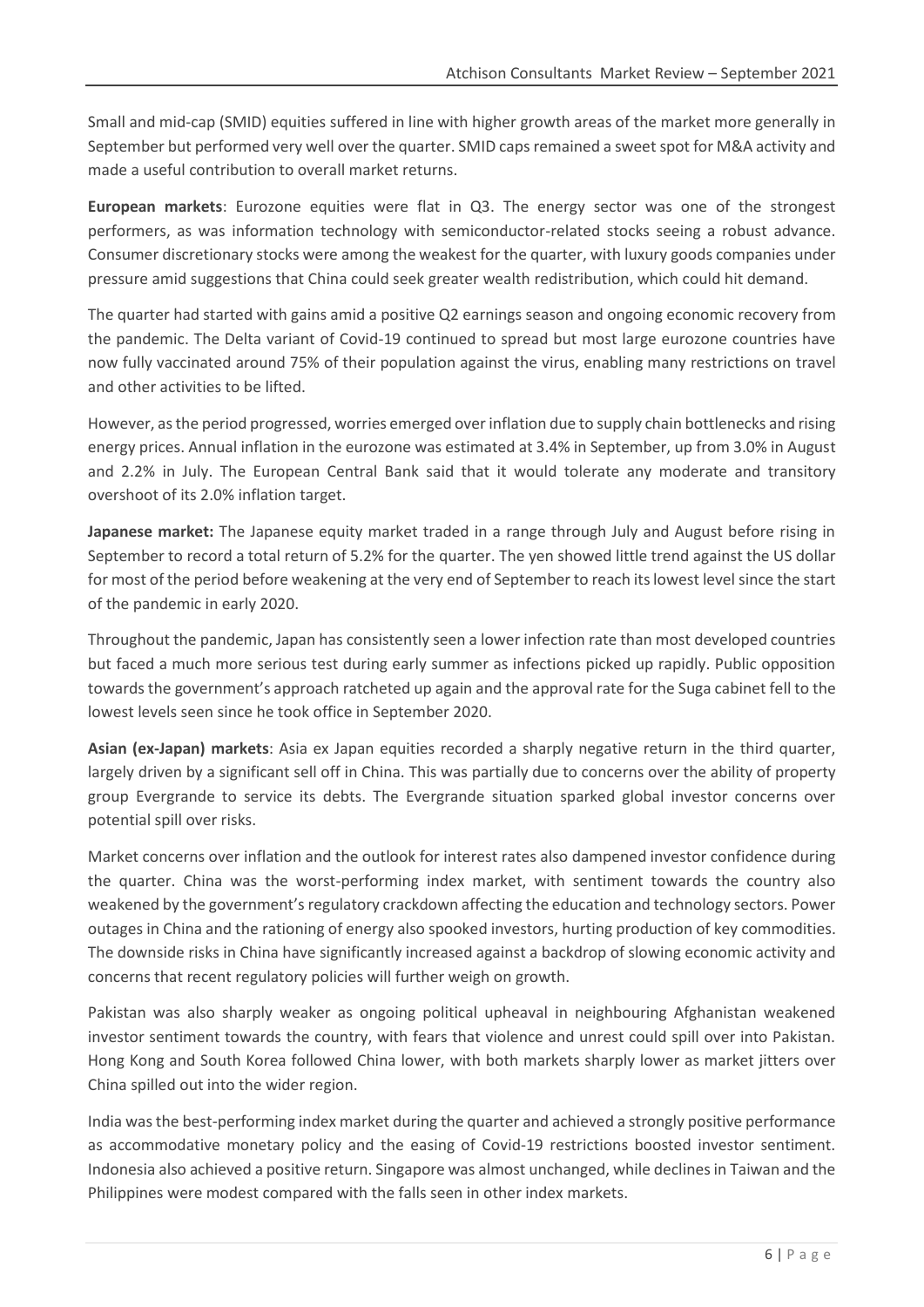**Emerging markets**: Emerging market (EM) equities declined in Q3, which saw a sell-off in Chinese stocks, concern over continued supply chain disruptions, and worries over the implications of higher food and energy prices for some markets. US bond yields rose towards the end of the quarter.

Brazil was the weakest market in the MSCI EM index as above-target inflation continued to rise and the central bank responded with further interest rate hikes. South Korea also posted a double-digit fall amid falling prices of dynamic random access memory chips (DRAM) price and concerns over the impact of power issues in China on production and supply chains. Weaker industrial metals prices also weighed on performance of net exporter markets Peru and Chile.

By contrast, net energy exporters in general outperformed, most notably Colombia, Russia, Kuwait, Saudi Arabia, Qatar, and the UAE. India delivered a strong gain, with sentiment boosted in part by the recent stream of initial public offerings. The economy continued to recover while vaccinations picked up – India is now on track to deliver at least one dose to 70% of its population by November.

#### **Emerging Markets Shares (MSCI Emerging Markets Index, Net AUD)**

The gains made by emerging markets (EM) equities in the latter half of August were undone in September. Emerging market (EM) equities (unhedged) was up +0.1% in September but down -0.9% on a hedged basis. ,

Areas of concern across many emerging economies remained largely focused on supply chain disruptions and the second order effects of higher food and energy prices through these economies. The China A equities saw a sharp decline of 7.9% (or 10.9% in local currency terms) over the quarter. Indian equities increased their bull run further (albeit at a slower pace), currently up by more than 25% year-to-date. Latin American equities were weak, with Brazil and Argentina the largest underperformers and Colombia the standout outperformer as the only country to post positive returns despite their year-on-year inflation figure, the CPI (Core Price Index), coming in higher than market expectations.

The index ended trading at a forward P/E Ratio of 9.3x and P/BV of 2.1x and equity yield (dividend) 2.2%.

#### **Australian Listed Property (S&P/ASX 200 A-REIT Accumulation Index)**

The S&P/ASX 200 Property Accumulation index returned -2.2% in September underperforming the S&P/ASX 200 which returned -1.9%. The index was up +4.2% quarter. For the past 12 months rolling, A-REITs returned +29.9%, underperforming the market, which returned +30.6%.

S&P/ASX Retail AREITs returned +1.8% in September, S&P/ASX Office AREITs returned -0.1%, S&P/ASX Diversified AREITs returned -2.0% and S&P/ASX Industrial AREITs returned -6.2%. Key outperformers were CQR (+5.0%), SCG (+4.9%) and GPT (+4.5%). Key underperformers were URW (-12.3%), CMW (-11.3%) and GMG (-6.3%).

At the end of the month the index was trading on a dividend yield of 3.8% with a P/BV 1.2x and a P/E Ratio 11.6x.

#### **International Listed Property (FTSE EPRA/NAREIT Developed ex-Australia Index, AUD)**

Globally, REITs returned -1.3% over the month of September and +2.1% for the quarter. The top performing region was once again Singapore (+0.1%) followed by Australia (-0.8%). The worst-performing region over the month was Continental Europe (-10.1%).

At the end of the month the index was trading on a dividend yield of 3.1% with a P/BV 1.7x and a P/E Ratio 23.5x.